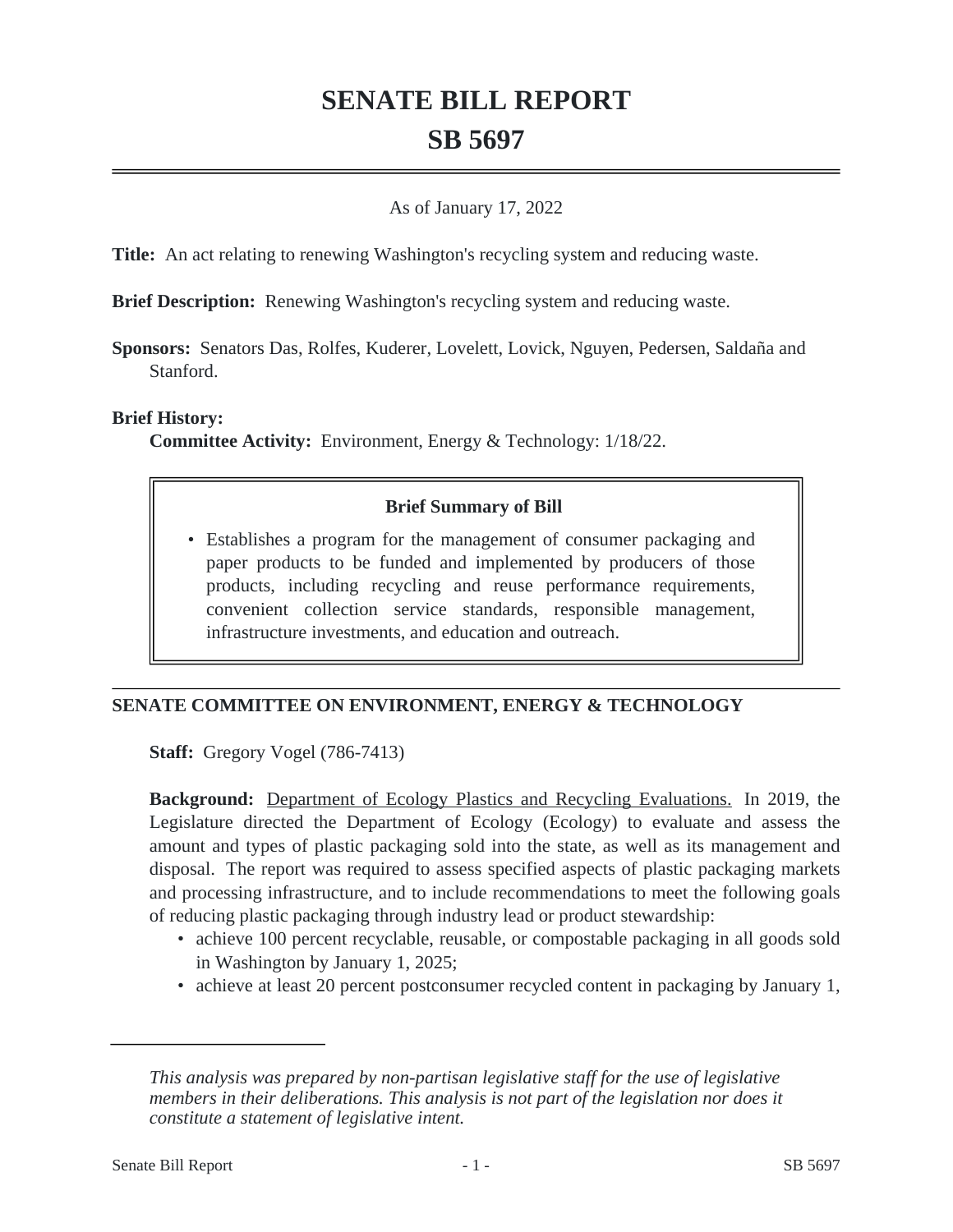2025; and

• reduce plastic packaging when possible, optimizing the use to meet the need.

In December 2020, Ecology submitted a report to the Legislature that included 10 policy recommendations related to the management of packaging materials.

2021 Plastics Legislation. In 2021, the Legislature established minimum recycled content requirements, a prohibition on certain expanded polystyrene (EPS) products, and optional food service ware requirements. The legislation sets varying minimum content rates and implementation dates for plastic beverage containers, plastic household cleaning and personal care product containers, and plastic bags. The sale and distribution of certain EPS products is prohibited, beginning June 1, 2023, for void filling packaging products, and June 1, 2024, for cold storage containers and food service products.

Beginning January 1, 2022, food service businesses may only provide single-use utensils, condiment packaging, and beverage cup lids only after affirming the customer wants the product. Exemptions are provided for hot beverages, delivery services or pickup, service via a drive-through, or at certain large music and sports venues.

Solid Waste Services. The Utilities and Transportation Commission (UTC) regulates haulers transporting solid waste, garbage, and recyclables from residential sites. The certificate to transport garbage and recyclables sets the geographic areas in which the company is authorized to collect waste. Cities and towns have the authority to provide their own solid waste services or to contract for solid waste services. Solid waste services provided or contracted by cities and towns are not subject to UTC regulation. Materials collected for recycling are transported to material recovery facilities, which receive, compact, repackage, or sort materials for the purposes of recycling.

**Summary of Bill:** The bill as referred to committee not considered.

**Summary of Bill (Proposed Substitute):** Producer Responsibility Organization Duties. Beginning January 15, 2023, and annually thereafter, each producer that offers for sale, sells, or distributes in or into Washington covered products must join a producer responsibility organization (PRO) that is registered with Ecology.

Covered products include packaging and paper products sold or supplied to consumers. A producer is the entity responsible for compliance with PRO requirements and is one of the following:

- if the covered product is sold under the manufacturer's own brand or lacks identification of a brand, the producer is the manufacturer;
- if the covered product is manufactured by a person other than the brand holder, the producer is the licensee of a brand or trademark under which the product is sold; or
- if there is no person over whom the state can constitutionally exercise jurisdiction, the producer is the importer or distributor.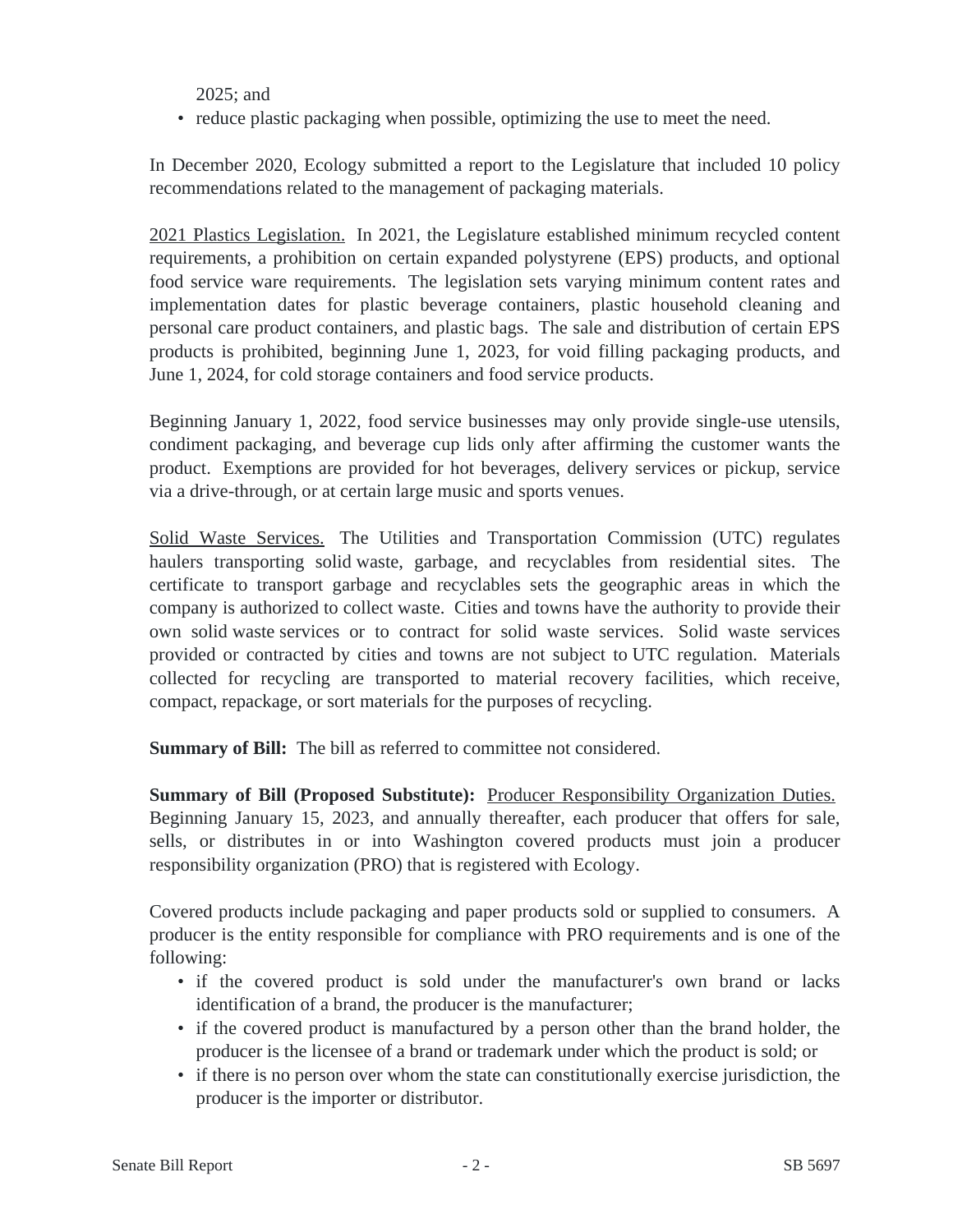PROs must submit the following with their registration:

- a list of all member producers and their brands of covered products, and members of the board of directors; and
- data on covered products supplied into the state to consumers, until a PRO begins to submit annual reports.

By June 30, 2023, and every June 30th thereafter, every PRO must submit an annual payment, as determined by Ecology, to fund the:

- costs to implement, administer, and enforce the program, including rule making;
- statewide needs assessment: and
- support and facilitation of the Renew Advisory Council.

Beginning July 1, 2025, or within six months of the first adoption of rules relating to the program, whichever is later, every PRO must submit a plan to Ecology for approval.

A PRO registered with Ecology as of January 15, 2025, must:

- implement its plan approved by Ecology by July 1, 2026, or within six months of plan approval, whichever is later; and
- submit an annual report for the prior calendar year to Ecology by July 1, 2027, and each July 1st, thereafter.

PROs that register after January 15, 2025, must submit a plan within one year of registration, and implement the plan within six months of approval.

A PRO that submits information or records to Ecology may request that it be made available only for the confidential use of Ecology, and Ecology must grant this request if not otherwise in conflict with state law or detrimental to the public interest.

Department Duties. Ecology must implement, administer, and enforce the program, and is authorized to adopt rules for this purpose. By April 1, 2023, and every April 1st thereafter, Ecology must identify annual costs to implement, administer, and enforce the program in the next fiscal year, and determine a total annual fee payment to be paid by each PRO that is adequate to cover, but not exceed these costs, and the costs of the statewide needs assessment and support and facilitation of the Renew Advisory Council.

Beginning January 1, 2023, Ecology may develop criteria to determine whether covered products are reusable, recyclable, or compostable. When developing the criteria, Ecology must, at a minimum, consider whether the materials:

- are or may be collected, separated, and processed in sufficient quantity and quality into a marketable feedstock that can be used in the production of new products;
- contain toxic substances: or
- are designed in a way that is problematic for reuse, recycling, or composting.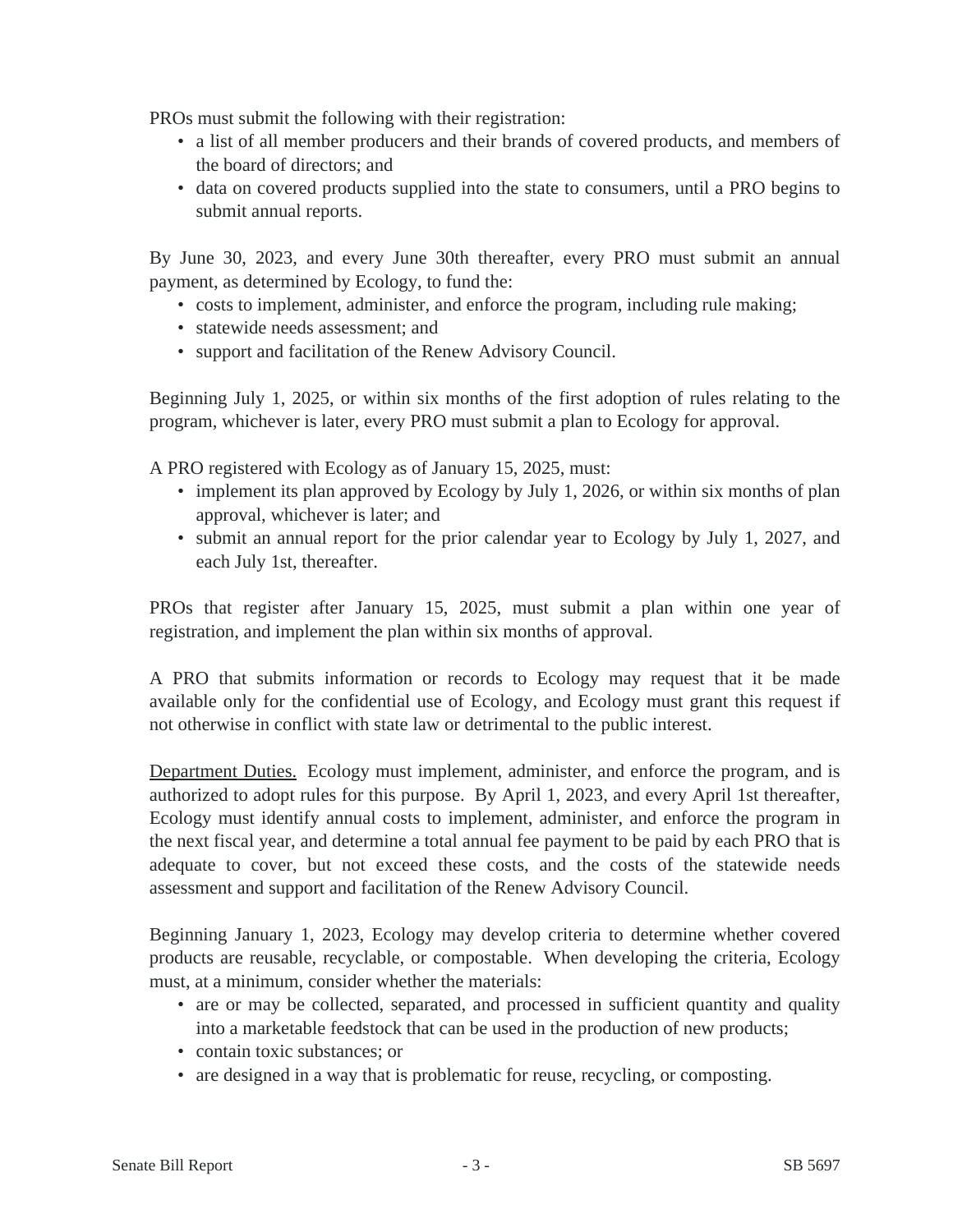Beginning January 1, 2028, and no more frequently than every five years, Ecology may by rule:

- require PROs to fund activities to make convenient recycling collection services available from additional locations or entities determined to be significant sources of covered product waste, including but not limited to public places and official gatherings;
- establish reuse and recycling performance requirements for years not specified;
- add performance requirements for material categories not specified; and
- adjust the performance requirements based on certain factors, such as market conditions and capacity of infrastructure, but may not adjust the overall performance rates for covered products below the minimum requirements.

Ecology must maintain a public website that lists each PRO and its member producers, and makes available PRO plans and reports. Ecology may impose a civil penalty up to \$1000 per violation per day on any person who violates provisions of the program and up to \$10,000 per violation per day for any second and subsequent violation.

Statewide Needs Assessment. Ecology must conduct a statewide needs assessment, to be completed within two years of the effective date of the act, subject to the following requirements:

- the final scope of the assessment must be determined based on comments and recommendations from the Renew Advisory Council, the UTC, and any PRO registered by January 15, 2023; and
- these entities must have the opportunity to review and comment on a draft assessment prior to its completion.

The assessment must be carried out by a third-party consultant selected by Ecology and funded by PROs.

The assessment must:

- evaluate the capacity, costs, gaps, and needs for factors, such as availability of recycling services for covered products; education and outreach activities; and availability and performance of collection, transport, and processing capacity and infrastructure;
- compile information related to costs for recycling services and other relevant information for PRO funding requirements;
- identify cost factors and other variables to be considered in the development of an objective method for establishing reimbursement rates to government agencies;
- identify key terms and conditions to be considered in the development of a service agreement for services provided by government agencies;
- compile relevant information for criteria to determine whether a covered product is recyclable, reusable, or compostable;
- evaluate how the state's recycling system can be managed in a socially just manner for purposes of informing PRO plans; and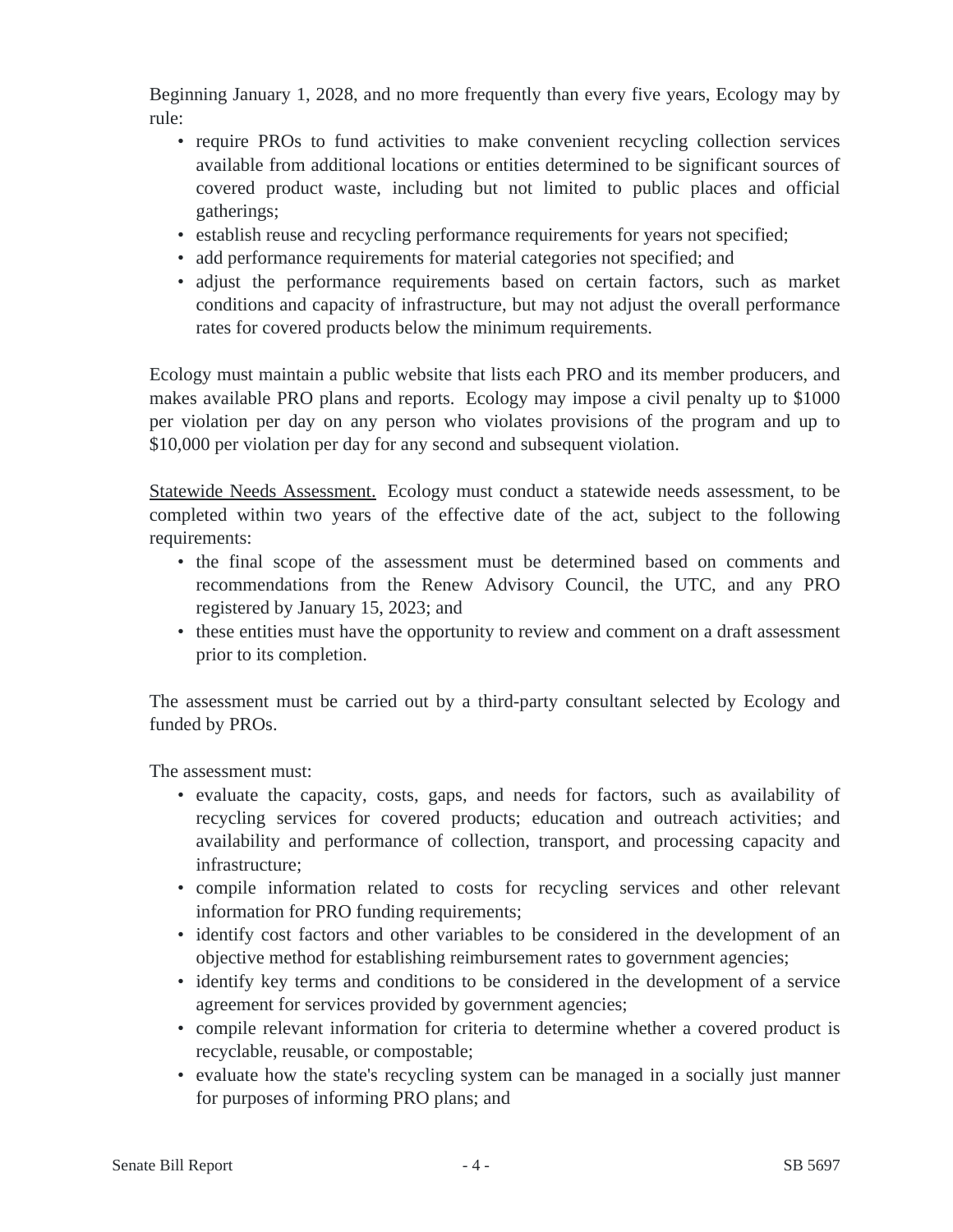• evaluate the extent to which covered products contribute to litter and marine debris for informing how a PRO can support litter and marine debris prevention.

Stakeholder Consultation. Prior to submitting new or revised plans to Ecology, a PRO must consult with and solicit and respond to input and recommendations from the Renew Advisory Council, the UTC, and other stakeholders.

PRO Plan Contents. A PRO must submit a plan to Ecology describing the approach and activities to fulfill program requirements.

All plans and plan updates must contain several elements, including:

- identification of the governing board members of the PRO;
- a list and explanation of the covered products supplied or sold into Washington by each member producer and their brands;
- the collection and structure of the fees owed by producers to implement the plan;
- how the PRO will encourage and incentivize waste prevention and reduction;
- how the PRO will use and interact with existing recycling programs and infrastructure;
- how the PRO will fund reuse and recycling infrastructure and market development;
- activities to meet recycling, reuse, and compost design and performance requirements;
- a list of covered products designated for collection;
- activities to make collection services available in accordance with the convenience standards;
- the jurisdictions where curbside collection services are available;
- education and outreach activities:
- activities to minimize the amount, cost, and toxicity of residuals and ensure that covered products designated for collection do not contain toxic substances;
- a description of how plan implementation will ensure responsible management practices; and
- a description of the objective method for establishing reimbursement rates to government agencies for services delivered.

Collection and Management. Covered products must be managed in a manner consistent with the state's solid waste management hierarchy. Covered products must be responsibly managed at facilities operating with human health and environmental protection standards broadly equivalent to or better than those required in the U.S. and other countries that are members of the Organization for Economic Cooperation and Development.

PRO plans must include measures to:

- track, verify, and publicly report the responsible management of covered products;
- promote and facilitate reuse of covered products designed to be reused;
- meet quality standards for recycled materials so that covered products may be used to manufacture new products;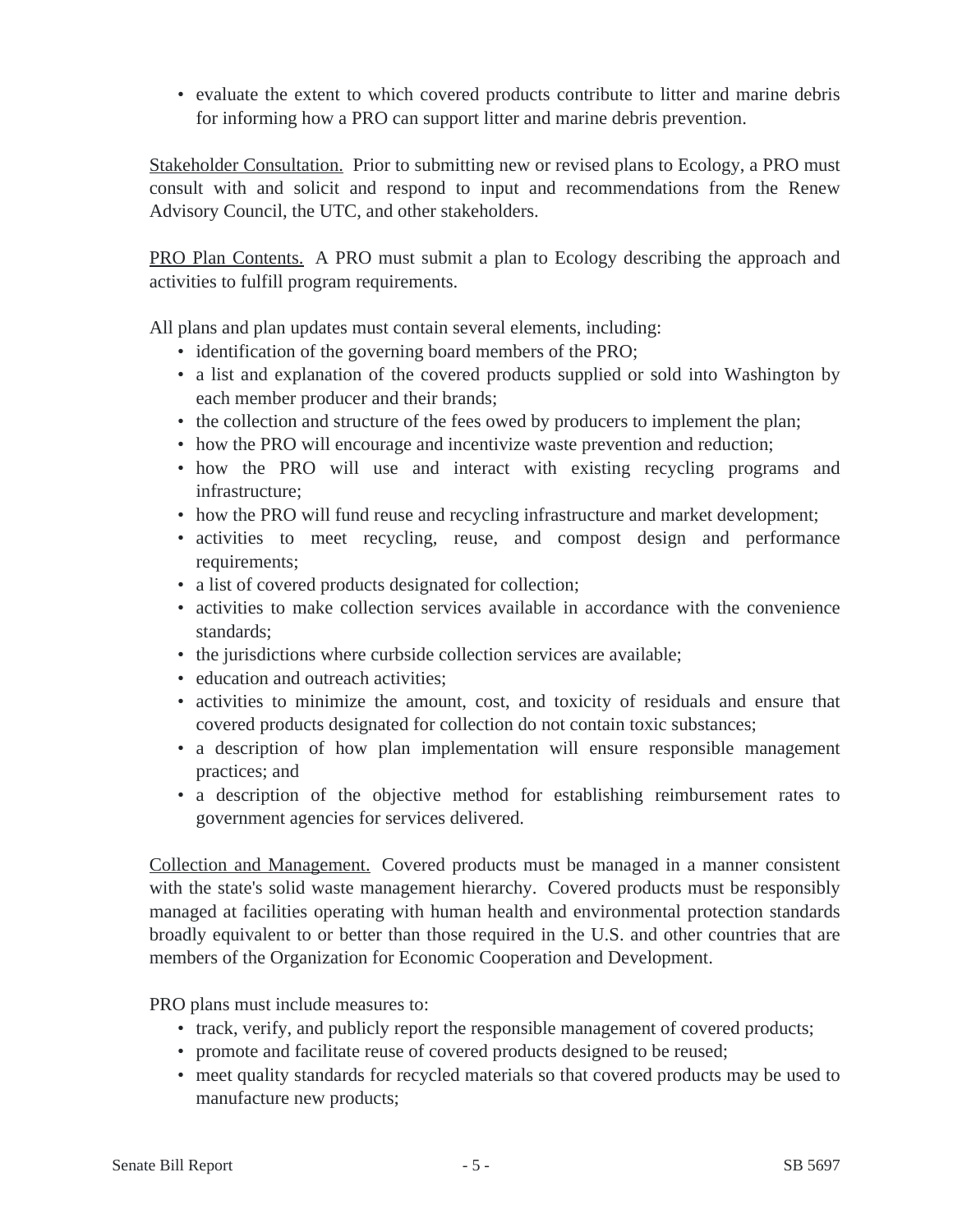- ensure that covered products do not contain toxic substances; and
- document the locations of all material recovery facilities and processing facilities.

Prior to use of any advanced technology for conversion of postuse plastic polymers for the purpose of producing recycled material, the PRO must provide Ecology with a third-party assessment to examine the environmental impacts of the technology.

Material recovery facilities and other processing facilities receiving covered products must measure and report annually on parameters such as tons received, material quality and contamination, outbound tons and end markets, residuals, pollutant emissions, and labor metrics.

Material recovery facilities and other processing facilities must prioritize arrangements proposed by a PRO regarding long-term contracts and other purchase agreements, based on fair market pricing, to facilitate recycling of covered products back into covered products.

Reuse and Recycling Performance Requirements. A PRO must demonstrate that all covered products are designed to be reusable, recyclable, or compostable by January 1st of the ninth calendar year from the effective date of the act, in accordance with criteria established by Ecology.

At minimum, each program must achieve the following performance requirements:

- by the sixth calendar year from the effective date of the act, a minimum of 55 percent of all covered products reported by the PRO as supplied into the state are reused or recycled, with a minimum of five percent reused; and
- by the ninth calendar year from the effective date of the act, a minimum of 75 percent of all covered products reported by the PRO as supplied into the state are reused or recycled, with a minimum of 10 percent reused.

For each material category of covered products reported by the PRO as supplied into the state, by the sixth calendar year from the effective date of the act, each program must achieve the following combined reuse and recycling rates:

- for rigid plastic, 25 percent;
- for flexible plastic, 5 percent;
- for paper, 60 percent;
- for aluminum, 55 percent;
- for steel, 45 percent; and
- for glass, 50 percent.

In its initial plan, a PRO must propose combined reuse and recycling rates for each material category of covered products reported as supplied into the state, to be achieved by the ninth calendar year from the effective date of the act, and by the final calendar year of each plan implementation period under each subsequent plan.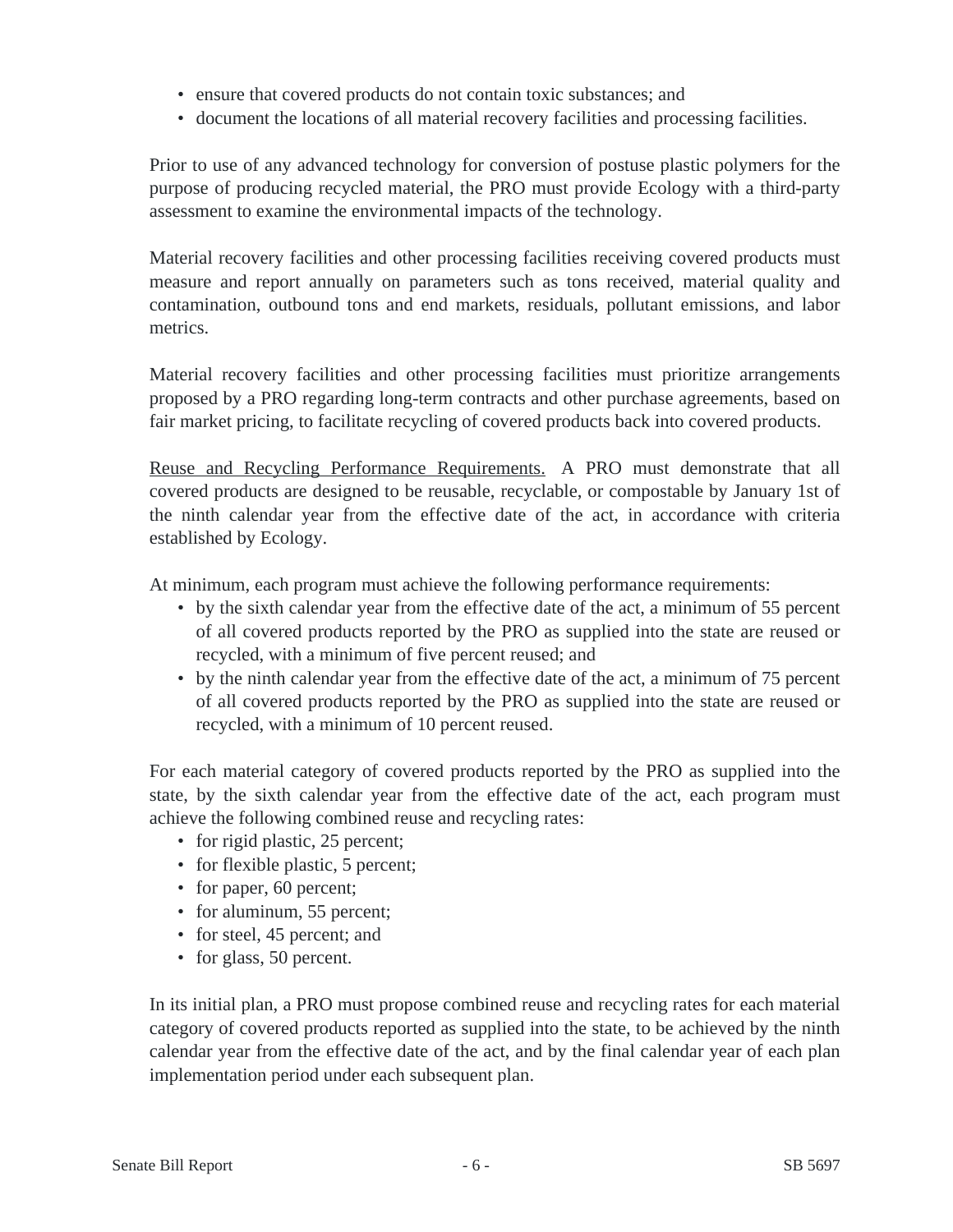The proposed combined reuse and recycling rates for each material category of covered products must:

- increase by at least 20 percentage points above the rate required under the previous plan implementation period if the previous rate requirement was 60 percent or below; or
- increase by at least 10 percentage points above the rate required under the previous plan implementation period if the previous rate was above 60 percent, up to a rate of 90 percent.

A PRO that does not achieve the reuse and recycling performance requirements must submit a revised plan to Ecology to specify how the PRO's program will be modified to meet the requirements.

Funding Requirements. A PRO implementing a plan must fully fund all activities required under the program. A PRO must develop a fee system to collect fees from participating producers that is based on the estimated cost of managing the material, or a similar approach proposed by the PRO, and uses ecomodulation factors to incentivize the use of packaging design attributes that reduce the environmental impacts of covered products.

A PRO must reimburse a government agency that chooses to seek reimbursement for recycling services delivered in accordance with program requirements, including any administrative, public education, collection, transportation, and sorting or processing costs with consideration of revenues received for recycled materials. Reimbursement rates must be calculated using an objective method developed through the consultation process and based on documented costs submitted by the government agency or a formula developed through the consultation process, if documented costs are not provided.

Convenience Standards. In every jurisdiction in which covered products are sold or supplied, a PRO must fund activities to make convenient collection services available for the full list of covered products designated for collection in the plan. Convenient collection services must be available to residents as follows:

- curbside collection must be provided to residents in single-family and multifamily residences where curbside garbage collection services are provided, except for covered products designated for alternate collection;
- in jurisdictions without curbside garbage collection, and in all areas for covered products designated for alternate collection, free and equitable access to permanent collection facilities must be provided that are located at minimum at:
	- each existing solid waste transfer, processing, disposal site or other drop-off location, or a location of equal convenience; and
	- additional drop-off locations or collection events in communities not covered by curbside garbage collection or the other alternate collection methods.

In any jurisdiction where collection of source separated recyclable materials from residences is provided by a city, town, county, or UTC-regulated company, a PRO must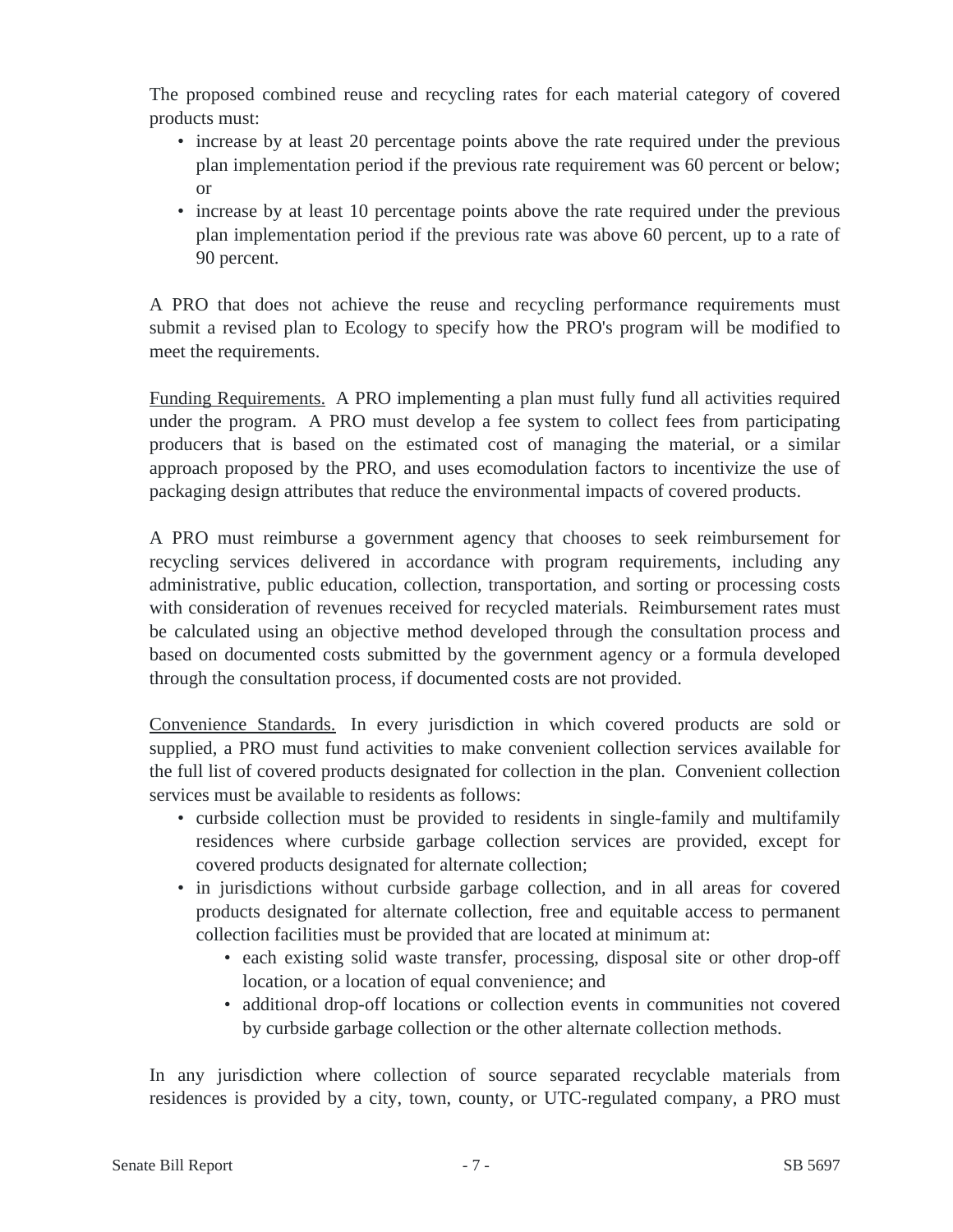meet its curbside collection service obligation through the existing curbside collection service.

A PRO must, in its plan, establish a statewide list of covered products designated for collection.

Government Agencies—Collection Authority. The provisions of the program do not obligate a county, city, or town to participate in a plan implemented by a PRO, or restrict the waste collection authorities of those entities. A city, town, county, or other government agency may enter into agreements with PROs for purposes of reimbursement of costs of services provided in accordance with the program.

Where a city, town, or county chooses not to exercise its collection authority, curbside collection of covered products designated for collection in areas regulated by UTC must be provided by a company that holds an applicable certificate issued by UTC to transport garbage and recyclables.

A city, town, or county may not enact an ordinance requiring producers of covered products to provide additional residential recycling services for covered products unless producers are not required to fully fund the requirements of the program.

Reimbursement for Services Regulated by UTC. In areas where collection of source separated recyclable materials from residences is regulated by UTC, a PRO must provide reimbursement to the company granted a certificate to provide service in accordance with rates approved by UTC, provided that the service meets program requirements.

Service Provider Agreements. Except for residential curbside recycling services, a PRO that enters into contractual agreements with service providers to carry out producer responsibilities must:

- use fair and competitive procurement practices;
- provide opportunities for women, minority, or veteran-owned businesses, small businesses, and independent operators;
- require that all contracted service providers meet minimum operating standards and high labor standards and provide fair opportunities regardless of ethnicity, race, gender, age, disability, religion, sexual orientation, or national origin; and
- require that contracted service providers maintain records and provide the PRO with verifiable chain of custody documentation to evaluate performance relative to the requirements of the program.

Infrastructure Investments. Each PRO must fund and support investments in reuse and recycling infrastructure and market development in Washington State as needed to achieve the convenience standards, responsible management standards, the recycling and reuse rate requirements, or to address infrastructure gaps identified in the statewide needs assessment and through the consultation process.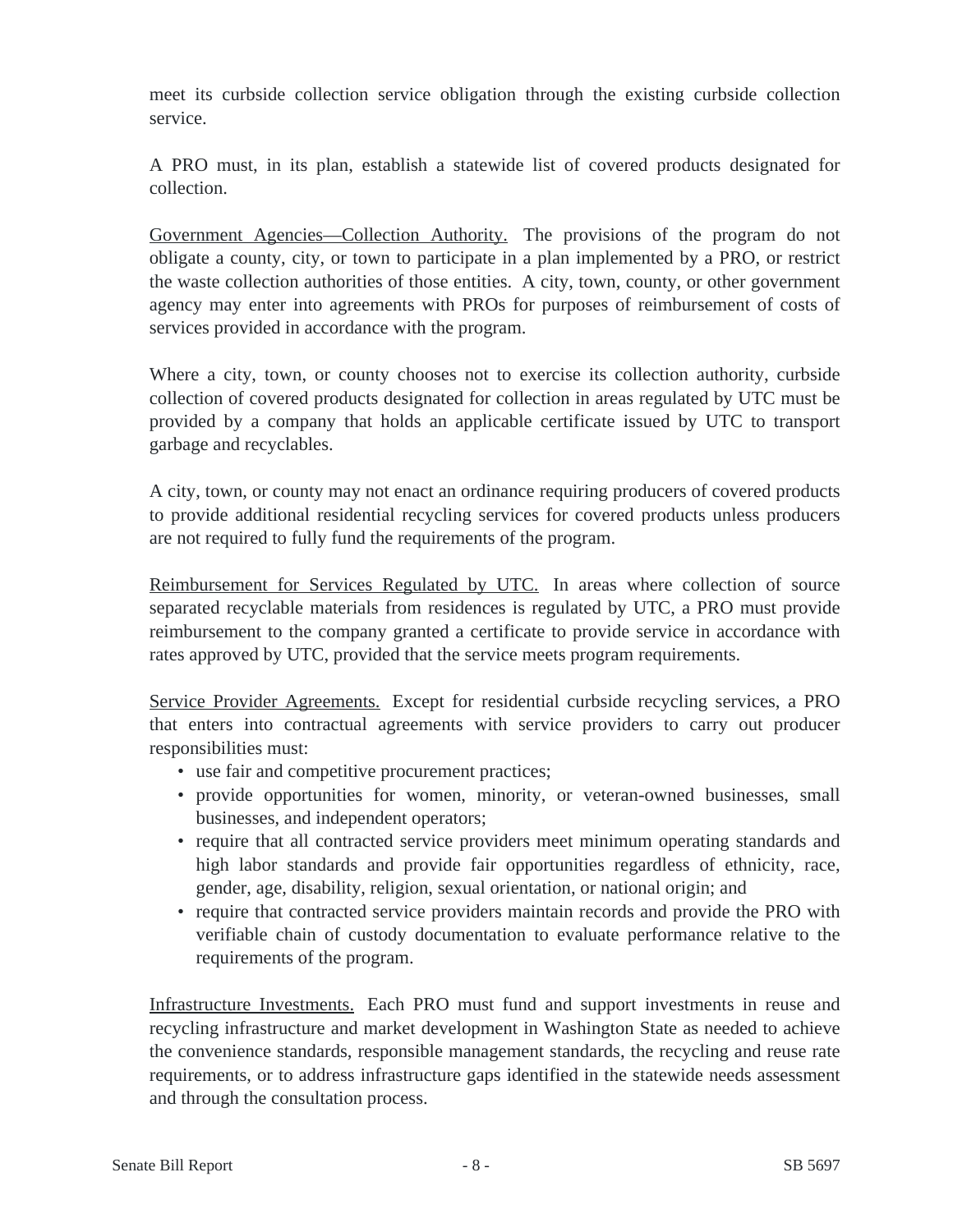This may include, but is not limited to:

- installing or upgrading equipment to improve sorting of covered products or mitigating impacts of covered products to other commodities at sorting and processing facilities; and
- capital expenditures for new technology, equipment, and facilities.

Education and Outreach. Each PRO plan must include an education and outreach component that effectively reaches diverse residents, is accessible, clear, and supports achievement of the reuse and recycling performance requirements. The education and outreach component must, at minimum, develop outreach and educational materials, resources, and campaigns addressing information about:

- proper end-of-life management of covered products;
- where and how to recycle covered products designated for collection; and
- how to prevent contamination.

PRO Reporting. Beginning July 1, 2027, and each July 1st thereafter, each PRO must submit an annual report to Ecology, including:

- the quantity and weight of covered products supplied, separated by material category, to determine recycling and reuse rates and other performance categories;
- the final destinations of recycled material managed by the program;
- the reuse and recycling rates achieved by the program;
- a description of the levels and types of physical contamination in the materials collected and managed by the program;
- activities undertaken to meet the convenience standards for collection of covered products;
- a description of the investments made in reuse and recycling infrastructure and market development;
- actions taken to prevent and reduce waste and reduce life-cycle impacts of covered products;
- actions taken to design covered products to be reusable, recyclable, or compostable;
- the total cost of implementing the plan approved by Ecology; and
- other performance metrics related to the program.

Prior to the submission of the annual report, all nonfinancial data and information that is material to Ecology's review of program compliance must be audited.

Plan Approval, Updates, and Revisions. A PRO must submit a plan to Ecology that addresses five calendar years of operation. A plan is valid for no more than five years. Within three years of implementation of the initial plan, a PRO must submit an updated plan for the following five calendar years to address changes in the operations and activities of the program. For all subsequent plans, a PRO must submit an updated plan one year prior to the expiration of the plan.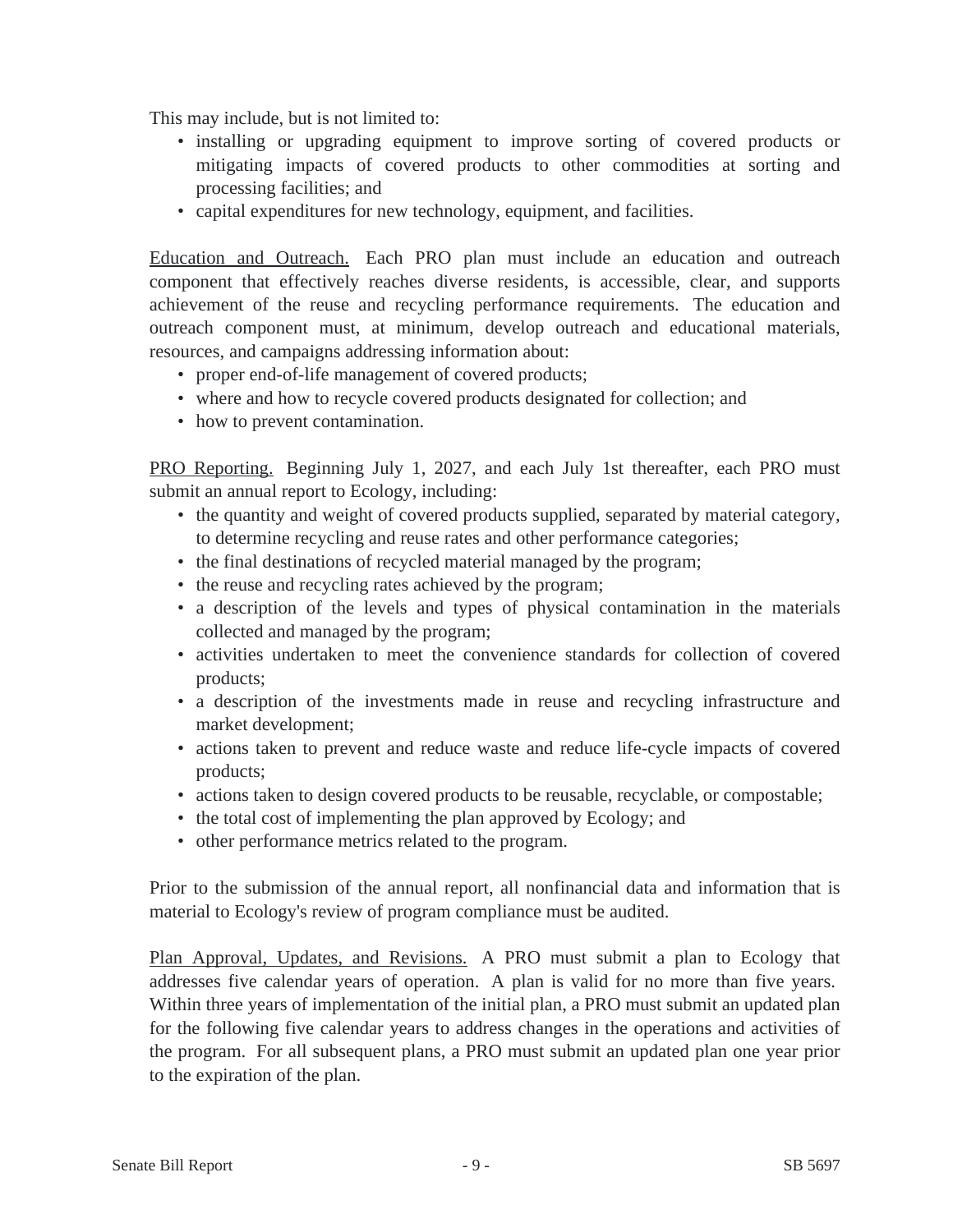If the reuse and recycling performance requirements have not been met as of the time an updated plan is required, an independent evaluation must be conducted of the PRO's efforts and provide information for the PRO to improve reuse and recycling rate performance. Ecology may require a PRO to revise its plan more frequently if the program and activities to implement the plan fail to achieve the recycling and reuse performance requirements or other significant requirements of the program.

Renew Advisory Council. The Renew Advisory Council is established and consists of the following members appointed by Ecology:

- four representatives of local governments representing geographic areas across the state;
- one representative of tribes or tribal or indigenous services organizations;
- one representative of special purpose districts;
- two representatives of community-based organizations representing overburdened communities and vulnerable populations;
- two representatives of environmental organizations;
- one owner or operator of a small business;
- six representatives of the recycling industry;
- four representatives of producers of covered products or producer trade associations; and
- two representatives of packaging suppliers that are not producers as defined by the program.

Councilmembers must be appointed by Ecology by January 1, 2023.

Duties of the council include:

- advise and make recommendations on the scope of the statewide needs assessment;
- review and comment on a draft statewide needs assessment prior to completion;
- advise and make recommendations on PRO plans and reports; and
- provide input, review, and comment on program rule making.

Minimum Recycled Content. Minimum postconsumer recycled content standards are established for polypropylene tubs used for food products, polyethylene terephthalate (PET) thermoform plastic containers, and single-use plastic cups. Producers of these products must meet the annual minimum postconsumer recycled content on average for the total quantity of the products, by weight, that are sold, offered for sale, or distributed in or into Washington.

For polypropylene tubs, the requirements are as follows:

- January 1, 2026, through December 31, 2030—no less than ten percent postconsumer recycled content plastic by weight; and
- on and after January 1, 2031—no less than 30 percent postconsumer recycled content plastic by weight.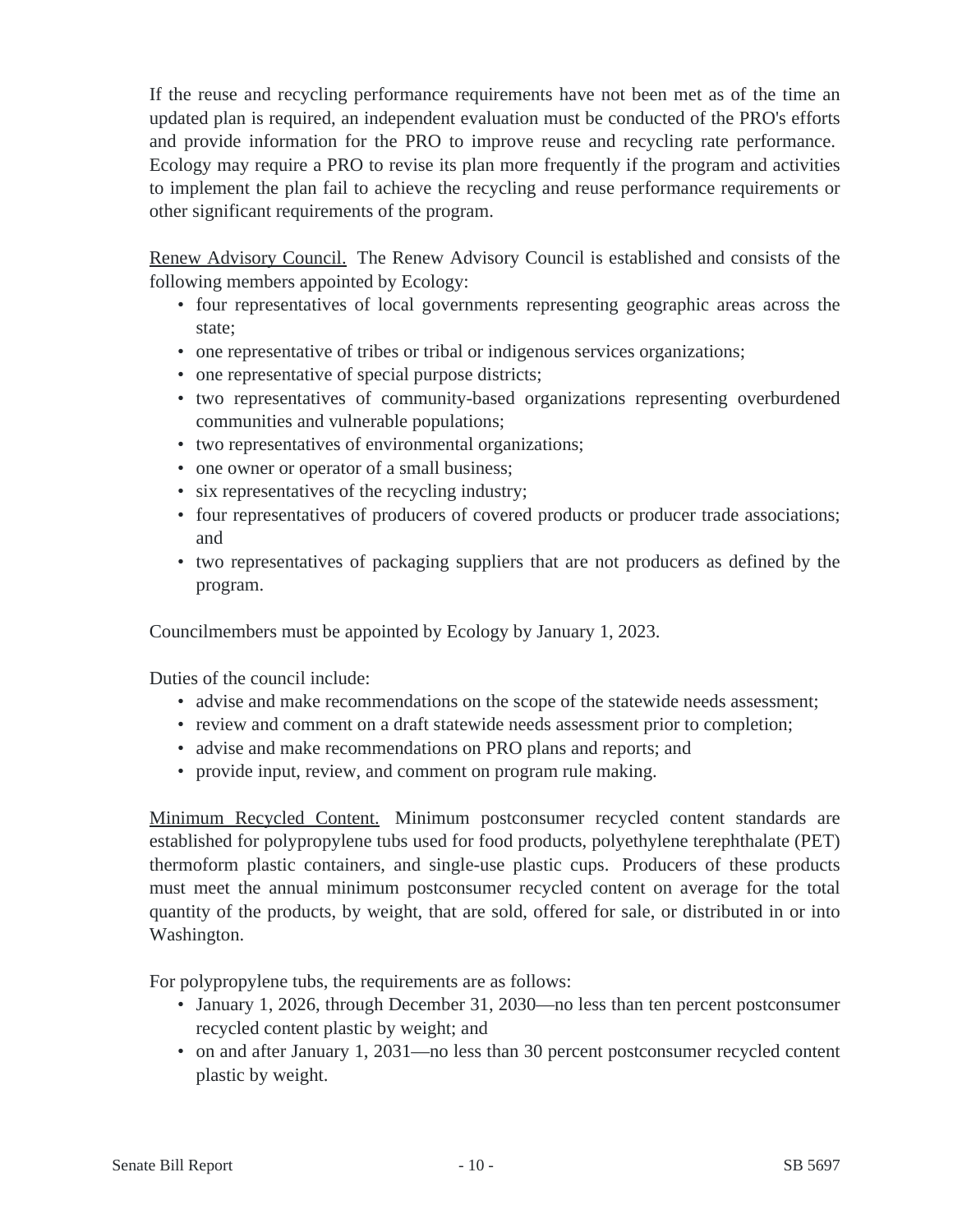For PET thermoform container packaging for consumable goods, the requirements are:

- January 1, 2026, through December 31, 2030—no less than ten percent postconsumer recycled content plastic by weight; and
- on and after January 1, 2031—no less than 30 percent postconsumer recycled content plastic by weight.

For PET thermoform container packaging for durable goods, the requirements are:

• on and after January 1, 2031—no less than 30 percent postconsumer recycled content plastic by weight.

An exemption is provided for packaging designed to accompany a durable good where that durable good model is designed prior to the effective date of the requirement.

For polypropylene single-use plastic cups, the requirements are:

- January 1, 2029, through December 31, 2030—no less than 15 percent postconsumer recycled content plastic by weight; and
- on and after January 1, 2031—no less than 25 percent postconsumer recycled content plastic by weight.

For PET and polystyrene single-use plastic cups, the requirements are:

- January 1, 2029, through December 31, 2030—no less than 20 percent postconsumer recycled content plastic by weight; and
- on and after January 1, 2031—no less than 30 percent postconsumer recycled content plastic by weight.

Producers of the categories of products must comply with existing registration and reporting requirements for covered products subject to minimum recycled content standards.

Truth in Labeling. Beginning January 1, 2026, a person may not distribute, sell, or offer to sell, including by means of remote sale, any covered product that makes a deceptive or misleading claim about its recyclability. A covered product that displays a chasing arrows symbol, a chasing arrows symbol surrounding a resin identification code, or any other symbol or statement indicating it is recyclable is deemed to be deceptive or misleading unless it is designated for collection in a PRO plan.

A label is not considered a misleading or deceptive claim of recyclability if:

- it is required by another state or by a federal law or agency at the time that the claim is made;
- it is part of a widely adopted and standardized third-party labeling system; or
- it uses a chasing arrows symbol in combination with a clearly visible line placed at a 45 degree angle over the chasing arrows symbol to convey that an item is not recyclable.

Beginning July 1, 2022, a city, town, or county may not enact an ordinance restricting the